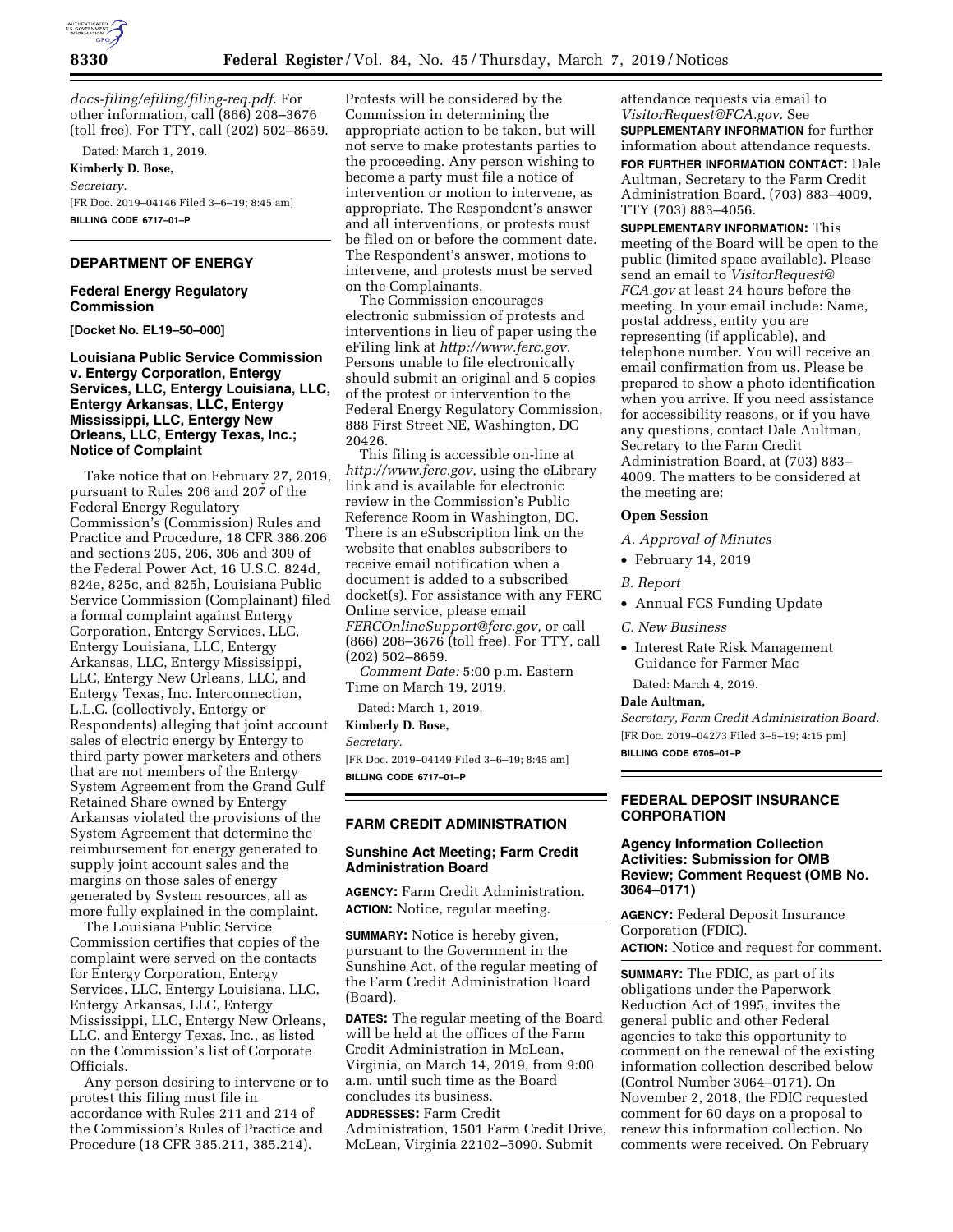5, 2019, the FDIC requested comment for 30 days on a proposal to renew this information collection. Since that time, the FDIC has received updated information on the number of respondents and as a result, has decided to publish an additional 30-day notice that contains the updated information. The FDIC hereby gives notice of its plan to submit to OMB a request to approve the renewal of this collection, and again invites comment on its renewal.

**DATES:** Comments must be submitted on or before April 8, 2019.

**ADDRESSES:** Interested parties are invited to submit written comments to the FDIC by any of the following methods:

• *[https://www.FDIC.gov/regulations/](https://www.FDIC.gov/regulations/laws/federal) [laws/federal](https://www.FDIC.gov/regulations/laws/federal)*.

• *Email: [comments@fdic.gov](mailto:comments@fdic.gov)*. Include the name and number of the collection in the subject line of the message.

• *Mail:* Jennifer Jones (202–898– 6768), Counsel, MB–3105, Federal

Deposit Insurance Corporation, 550 17th Street NW, Washington, DC 20429.

• *Hand Delivery:* Comments may be hand-delivered to the guard station at the rear of the 17th Street Building (located on F Street), on business days between 7:00 a.m. and 5:00 p.m.

All comments should refer to the relevant OMB control number. A copy of the comments may also be submitted to the OMB desk officer for the FDIC: Office of Information and Regulatory Affairs, Office of Management and Budget, New Executive Office Building, Washington, DC 20503.

**FOR FURTHER INFORMATION CONTACT:**  Jennifer Jones, Counsel, 202–898–6768, *[jennjones@fdic.gov,](mailto:jennjones@fdic.gov)* MB–3105, Federal Deposit Insurance Corporation, 550 17th Street NW, Washington, DC 20429.

**SUPPLEMENTARY INFORMATION:** On November 2, 2018, the FDIC requested comment for 60 days on a proposal to renew the information collection described below.1 No comments were

SUMMARY OF ANNUAL BURDEN

# received. On February 5, 2019, the FDIC requested comment for 30 days on a proposal to renew the information collection described below.2 Since that time, the FDIC has received updated information on the number of respondents and as a result, has decided to publish an additional 30-day notice that contains the updated information. The FDIC hereby gives notice of its plan to submit to OMB a request to approve the renewal of this collection, and again invites comment on the renewal.

*Proposal to renew the following currently approved collection of information:* 

1. *Title:* Registration of Mortgage Loan Originators (SAFE Act).

*OMB Number:* 3064–0171.

*Form Number:* None.

*Affected Public:* FDIC Supervised Institutions and Employee Mortgage Loan Originators.

*Burden Estimate:* 

#### Information collection (IC) ation collection (IC) Type of burden Cobligation to<br>description description respond Estimated number of respondents Estimated frequency of responses Estimated time per response Frequency of response Total annual estimated burden (hours) Financial Institution Policies and Procedures for Ensuring Employee-Mortgage Loan Originator Compliance With S.A.F.E. Act Requirements. Recordkeeping ... | Mandatory .......... | 3,434 | 1 | 20.00 | On occasion ...... | 68,680.00 Financial Institution Procedures to Track and Monitor Compliance with S.A.F.E. Act Compliance. Recordkeeping ... | Mandatory .......... | 3,434 | 1 60.00 | On occasion ..... | 206,040.00 Financial Institution Procedures for the Collection and Maintenance of Employee Mortgage Loan Originator's Criminal History Background Reports. Recordkeeping ... | Mandatory .......... | 3,434 | 1 | 20.00 | On occasion ..... | 68,680.00 Financial Institution Procedures for Public Disclosure of Mortgage Loan Originator's Unique Identifier. Third Party Disclosure. Mandatory .......... | 3,434 | 3,434 | 25.00 On occasion ...... | 85,850.00 Financial Institution Information Reporting to Registry. Reporting ............ | Mandatory .......... | 3,434 | 1 | 0.25 | On occasion ...... | 858.50 Mortgage Loan Originator Initial Registration Reporting and Authorization Requirements. Reporting ............ Mandatory .......... 14,058 1 0.25 On occasion ...... 3,514.50 Mortgage Loan Originator Annual Renewal Registration Reporting and Authorization Requirements. Reporting ............ | Mandatory .......... | 76,157 | 1 | 0.25 | On occasion ...... | 19,039.25 Mortgage Loan Originator Registration Updates Upon Change in Circumstances. Reporting ............ | Mandatory .......... | 76,157 | 1 | 0.25 | On occasion ...... | 19,039.25 Financial Institution Procedures for the Collection of Employee Mortgage Loan Originator's Fingerprints. Recordkeeping ... | Mandatory .......... | 3,434 | 1 | 4.00 | On occasion ...... | 13,736.00 Mortgage Loan Originator Procedures for Disclosure to Consumers of Unique Identifier. Third Party Disclosure. Mandatory .......... | 90,215 | 1.00 On occasion ...... | 90,215.00 Total Hourly Burden ................. ............................. ............................. ........................ ........................ ........................ ........................... 575,652.50

*General Description of Collection:*  This information collection implements the Secure and Fair Enforcement for Mortgage Licensing Act of 2008 (SAFE

Nationwide Mortgage Licensing System and Registry and establishes national licensing and registration requirements. It also directs Federally-regulated

Act) requirement that employees of Federally-regulated institutions who engage in the business of a mortgage loan originator to register with the

<sup>1</sup> 83 FR 55167 (November 2, 2018). 2 84 FR 1120 (February 1, 2019).